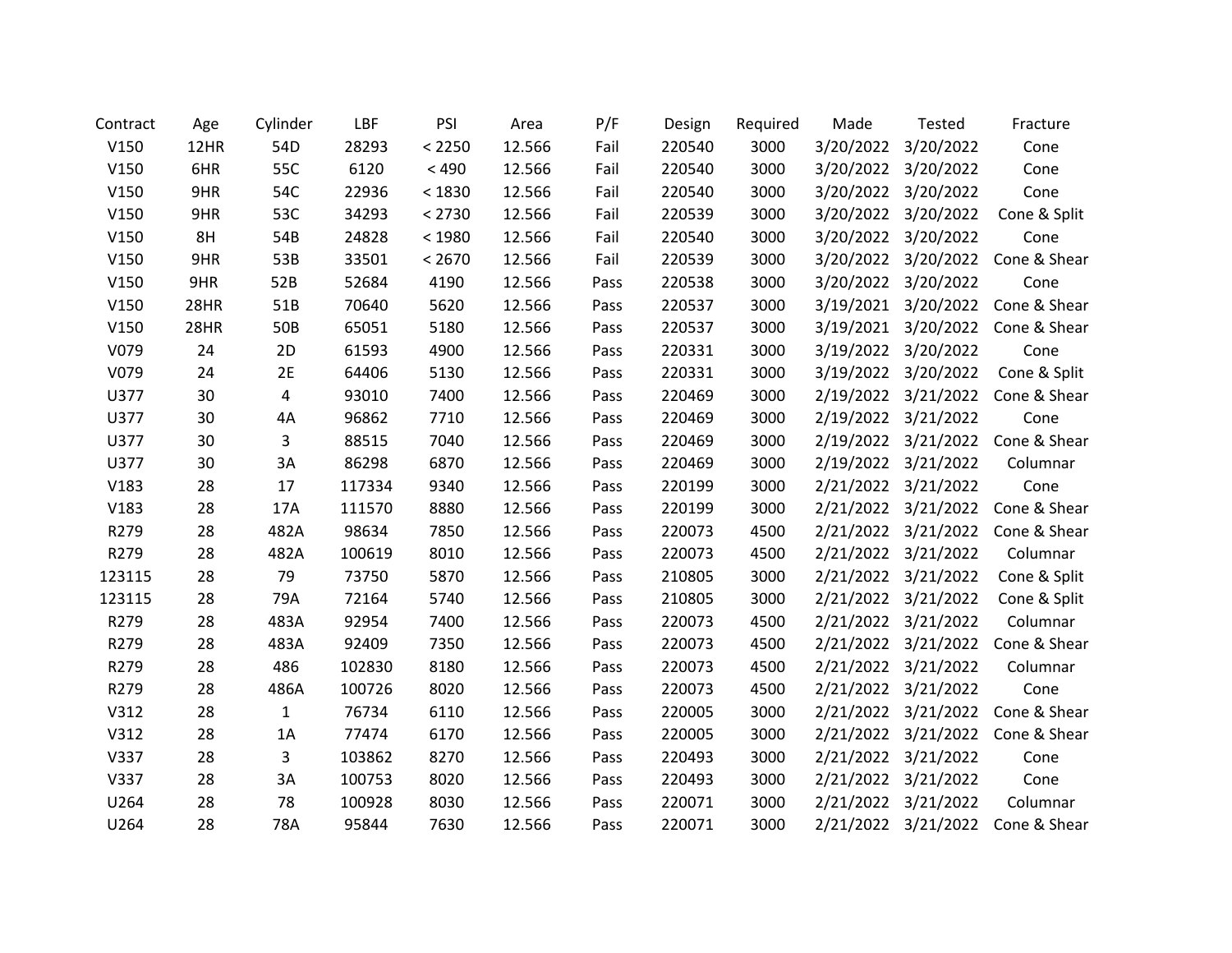| V281             | 28 | 1               | 74897  | 5960 | 12.566 | Pass | 220496         | 4000 | 2/21/2022 | 3/21/2022           | Cone & Split |
|------------------|----|-----------------|--------|------|--------|------|----------------|------|-----------|---------------------|--------------|
| V281             | 28 | 1A              | 75621  | 6020 | 12.566 | Pass | 220496         | 4000 |           | 2/21/2022 3/21/2022 | Columnar     |
| 124596           | 28 | $\overline{7}$  | 82841  | 6590 | 12.566 | Pass | 220020         | 3000 |           | 2/21/2022 3/21/2022 | Cone         |
| 124596           | 28 | 7A              | 91657  | 7290 | 12.566 | Pass | 220020         | 3000 | 2/21/2022 | 3/21/2022           | Columnar     |
| V <sub>225</sub> | 28 | $\overline{2}$  | 77179  | 6140 | 12.566 | Pass | 220318         | 3000 | 2/21/2022 | 3/21/2022           | Columnar     |
| V225             | 28 | 2A              | 77791  | 6190 | 12.566 | Pass | 220318         | 3000 |           | 2/21/2022 3/21/2022 | Cone         |
| R279             | 28 | 487A            | 99213  | 7900 | 12.566 | Pass | 220073         | 4500 | 2/21/2022 | 3/21/2022           | Columnar     |
| R279             | 28 | 487A            | 102073 | 8120 | 12.566 | Pass | 220073         | 4500 |           | 2/21/2022 3/21/2022 | Columnar     |
| R279             | 28 | 485A            | 90544  | 7210 | 12.566 | Pass | 220073         | 4500 |           | 2/21/2022 3/21/2022 | Columnar     |
| R279             | 28 | 485A            | 97410  | 7750 | 12.566 | Pass | 220073         | 4500 | 2/21/2022 | 3/21/2022           | Cone & Split |
| R279             | 28 | 480A            | 110544 | 8800 | 12.566 | Pass | 220073         | 4500 | 2/21/2022 | 3/21/2022           | Cone & Split |
| R279             | 28 | 480A            | 109646 | 8730 | 12.566 | Pass | 220073         | 4500 |           | 2/21/2022 3/21/2022 | Columnar     |
| R279             | 28 | 481A            | 117632 | 9360 | 12.566 | Pass | 220073         | 4500 | 2/22/2022 | 3/21/2022           | Cone & Shear |
| R279             | 28 | 481A            | 107465 | 8550 | 12.566 | Pass | 220073         | 4500 |           | 2/22/2022 3/21/2022 | Cone & Split |
| R279             | 28 | 484A            | 103957 | 8270 | 12.566 | Pass | 220073         | 4500 |           | 2/21/2022 3/21/2022 | Columnar     |
| R279             | 28 | 484A            | 99354  | 7910 | 12.566 | Pass | 220073         | 4500 | 2/21/2022 | 3/21/2022           | Cone & Split |
| V123             | 28 | 15A             | 77194  | 6140 | 12.566 | Pass | 220397         | 3000 |           | 2/21/2022 3/21/2022 | Cone         |
| V123             | 28 | 15A             | 78003  | 6210 | 12.566 | Pass | 220397         | 3000 |           | 2/21/2022 3/21/2022 | Cone & Split |
| V123             | 28 | 17A             | 75181  | 5980 | 12.566 | Pass | <b>BAG MIX</b> | 3000 |           | 2/21/2022 3/21/2022 | Columnar     |
| V123             | 28 | 17A             | 75653  | 6020 | 12.566 | Pass | <b>BAG MIX</b> | 3000 |           | 2/21/2022 3/21/2022 | Cone         |
| V256             | 28 | $\overline{2}$  | 61602  | 4900 | 12.566 | Pass | 220398         | 3000 | 2/19/2022 | 3/21/2022           | Columnar     |
| V256             | 28 | 2A              | 58227  | 4630 | 12.566 | Pass | 220398         | 3000 | 2/19/2022 | 3/21/2022           | Columnar     |
| T011             | 28 | 167             | 72947  | 5800 | 12.566 | Pass | 220216         | 3000 |           | 2/21/2022 3/21/2022 | Cone & Shear |
| T011             | 28 | 167A            | 75826  | 6030 | 12.566 | Pass | 220216         | 3000 | 2/21/2022 | 3/21/2022           | Cone & Split |
| U224             | 28 | 148A            | 120472 | 9590 | 12.566 | Pass | 220321         | 3000 | 2/21/2022 | 3/21/2022           | Cone & Split |
| U224             | 28 | 148A            | 123628 | 9840 | 12.566 | Pass | 220321         | 3000 |           | 2/21/2022 3/21/2022 | Columnar     |
| R136             | 28 | CD <sub>9</sub> | 80731  | 6420 | 12.566 | Pass | 220093         | 3000 | 2/21/2022 | 3/21/2022           | Cone & Shear |
| R136             | 28 | CD9A            | 76075  | 6050 | 12.566 | Pass | 220093         | 3000 | 2/21/2022 | 3/21/2022           | Cone & Shear |
| U315             | 28 | V151            | 80097  | 6370 | 12.566 | Pass | 220343         | 3000 |           | 2/21/2022 3/21/2022 | Cone         |
| U315             | 28 | V151A           | 87745  | 6980 | 12.566 | Pass | 220343         | 3000 | 2/21/2022 | 3/21/2022           | Columnar     |
| U315             | 28 | JB152           | 67545  | 5380 | 12.566 | Pass | 220343         | 3000 | 2/21/2022 | 3/21/2022           | Cone & Shear |
| U315             | 28 | <b>JB152A</b>   | 64462  | 5130 | 12.566 | Pass | 220343         | 3000 |           | 2/21/2022 3/21/2022 | Cone & Split |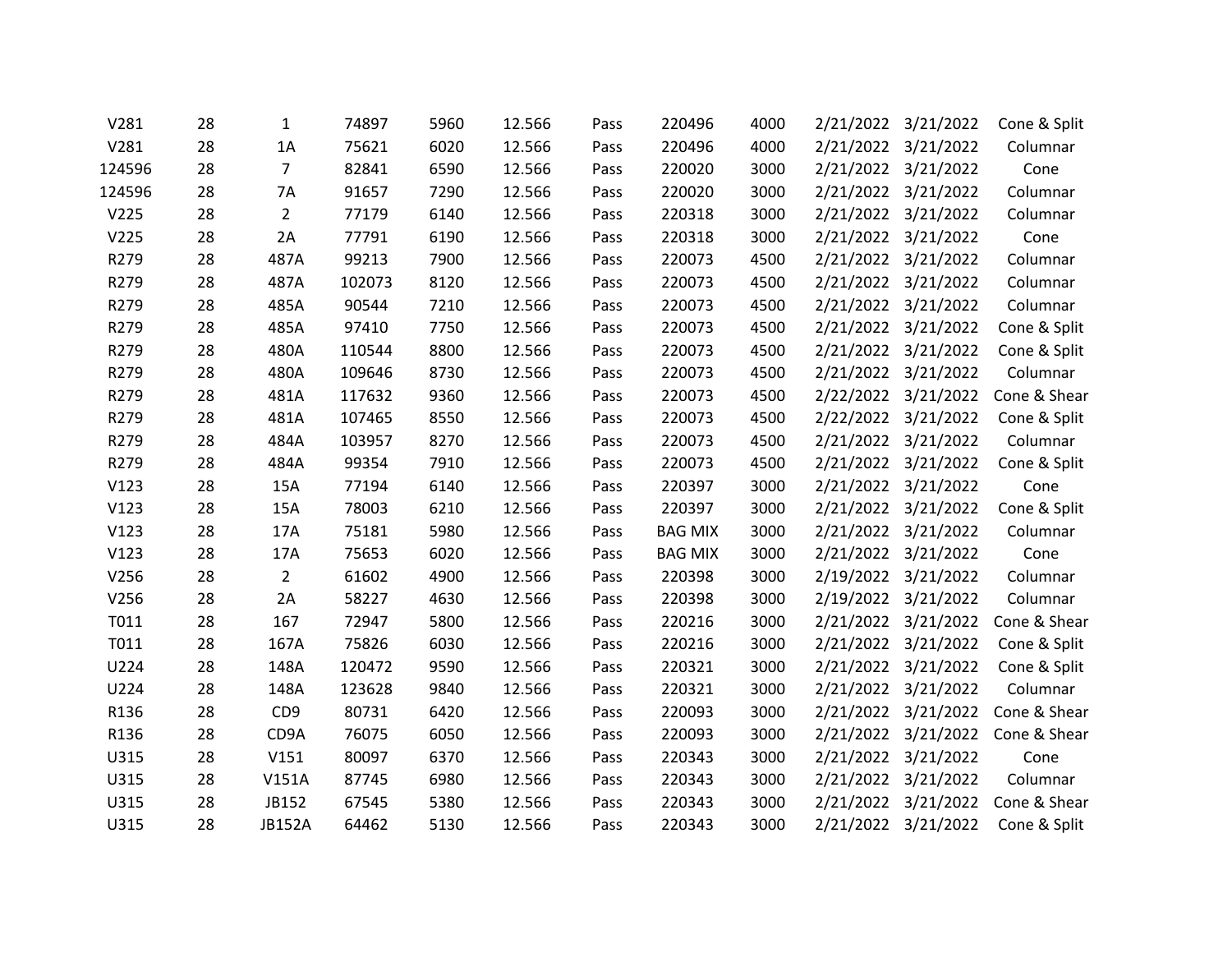| S289   | 28   | 120   | 85169  | 6780   | 12.566 | Pass | 220326 | 3000  | 2/21/2022 | 3/21/2022           | Columnar                         |
|--------|------|-------|--------|--------|--------|------|--------|-------|-----------|---------------------|----------------------------------|
| S289   | 28   | 120   | 86933  | 6920   | 12.566 | Pass | 220326 | 3000  |           | 2/21/2022 3/21/2022 | Columnar                         |
| S272   | 28   | 378A  | 98219  | 7820   | 12.566 | Pass | 220040 | 4000  |           | 2/21/2022 3/21/2022 | Cone                             |
| S272   | 28   | 378A  | 91139  | 7250   | 12.566 | Pass | 220040 | 4000  | 2/21/2022 | 3/21/2022           | Cone                             |
| T014   | 28   | 197   | 82303  | 6550   | 12.566 | Pass | 220223 | 3000  | 2/21/2022 | 3/21/2022           | Cone & Shear                     |
| T014   | 28   | 197   | 78307  | 6230   | 12.566 | Pass | 220223 | 3000  |           | 2/21/2022 3/21/2022 | Cone                             |
| V911   | 30   | 4     | 83168  | 6650   | 12.504 | Pass | 220422 | 3000  | 2/19/2022 | 3/21/2022           | Cone & Shear                     |
| V911   | 30   | 4A    | 80878  | 6440   | 12.566 | Pass | 220422 | 3000  |           | 2/19/2022 3/21/2022 | Cone                             |
| S289   | 28   | 122   | 108234 | 8660   | 12.504 | Pass | 220185 | 3000  |           | 2/21/2022 3/21/2022 | Cone & Split                     |
| S289   | 28   | 122   | 104998 | 8360   | 12.566 | Pass | 220185 | 3000  | 2/21/2022 | 3/21/2022           | Cone                             |
| S289   | 28   | 121   | 106436 | 8470   | 12.566 | Pass | 220185 | 3000  | 2/19/2022 | 3/21/2022           | Columnar                         |
| S289   | 28   | 121A  | 99657  | 7930   | 12.566 | Pass | 220185 | 3000  |           | 2/19/2022 3/21/2022 | Columnar                         |
| U264   | 28   | 79    | 177557 | 6280   | 28.274 | Pass | 220071 | 3000  | 2/21/2022 | 3/21/2022           | Cone & Shear                     |
| U264   | 28   | 79A   | 173850 | 6150   | 28.274 | Pass | 220071 | 3000  |           | 2/21/2022 3/21/2022 | Cone & Shear                     |
| 125173 | 28   | 31A   | 70930  | 5640   | 12.566 | Pass | 220133 | 3000  |           | 2/21/2022 3/21/2022 | Cone & Split                     |
| 125173 | 28   | 31B   | 74157  | 5900   | 12.566 | Pass | 220133 | 3000  | 2/21/2022 | 3/21/2022           | Cone & Split                     |
| U220   | 28   | 5A    | 40567  | 3230   | 12.566 | Pass | 22041  | 3000  |           | 2/21/2022 3/21/2022 | Cone                             |
| U220   | 28   | 5A    | 38658  | 3080   | 12.566 | Pass | 22041  | 3000  |           | 2/21/2022 3/21/2022 | Cone                             |
| V337   | 3    | 12B   | 80841  | 6430   | 12.566 | Pass | 220494 | 3000  |           | 3/17/2022 3/21/2022 | Cone                             |
| V337   | 3    | 12C   | 75307  | 5990   | 12.566 | Pass | 220494 | 3000  |           |                     | 3/17/2022 3/21/2022 Cone & Shear |
| V150   | 12HR | 55D   | 15341  | < 1220 | 12.566 | Fail | 220540 | 3000  | 3/20/2022 | 3/21/2022           | <none></none>                    |
| V150   | 15HR | 54E   | 33174  | < 2640 | 12.566 | Fail | 220540 | 3000  | 3/20/2022 | 3/21/2022           | Cone & Shear                     |
| V289   | 28   | 5B    | 86396  | 6880   | 12.566 | Pass | 220264 | 3000  |           | 3/17/2022 3/22/2022 | Columnar                         |
| V289   | 28   | 5C    | 85858  | 6830   | 12.566 | Pass | 220264 | 3000  | 3/17/2022 | 3/22/2022           | Cone                             |
| V289   | 4    | 6B    | 87149  | 6940   | 12.566 | Pass | 220264 | 3000  | 3/18/2022 | 3/22/2022           | Columnar                         |
| V289   | 4    | 6C    | 89049  | 7090   | 12.566 | Pass | 220264 | 3000  |           | 3/18/2022 3/22/2022 | Cone                             |
| 125173 | 28   | 32A   | 84546  | 6730   | 12.566 | Pass | 220133 | 3000  | 2/22/2022 | 3/22/2022           | Cone & Shear                     |
| 125173 | 28   | 32B   | 88035  | 7010   | 12.566 | Pass | 220133 | 3000  | 2/22/2022 | 3/22/2022           | Columnar                         |
| R259   | 28   | 94A   | 46147  | 3670   | 12.566 | Pass | 220348 | 3000  |           | 2/22/2022 3/22/2022 | Cone & Shear                     |
| R259   | 28   | 94A   | 49194  | 3910   | 12.566 | Pass | 220348 | 3000  | 2/22/2022 | 3/22/2022           | Columnar                         |
| U922   | 28   | 25ARK | 174515 | 13890  | 12.566 | Pass | 220162 | 10000 | 2/22/2022 | 3/22/2022           | Columnar                         |
| U922   | 28   | 25ARK | 192037 | 15280  | 12.566 | Pass | 220162 | 10000 |           | 2/22/2022 3/22/2022 | Cone                             |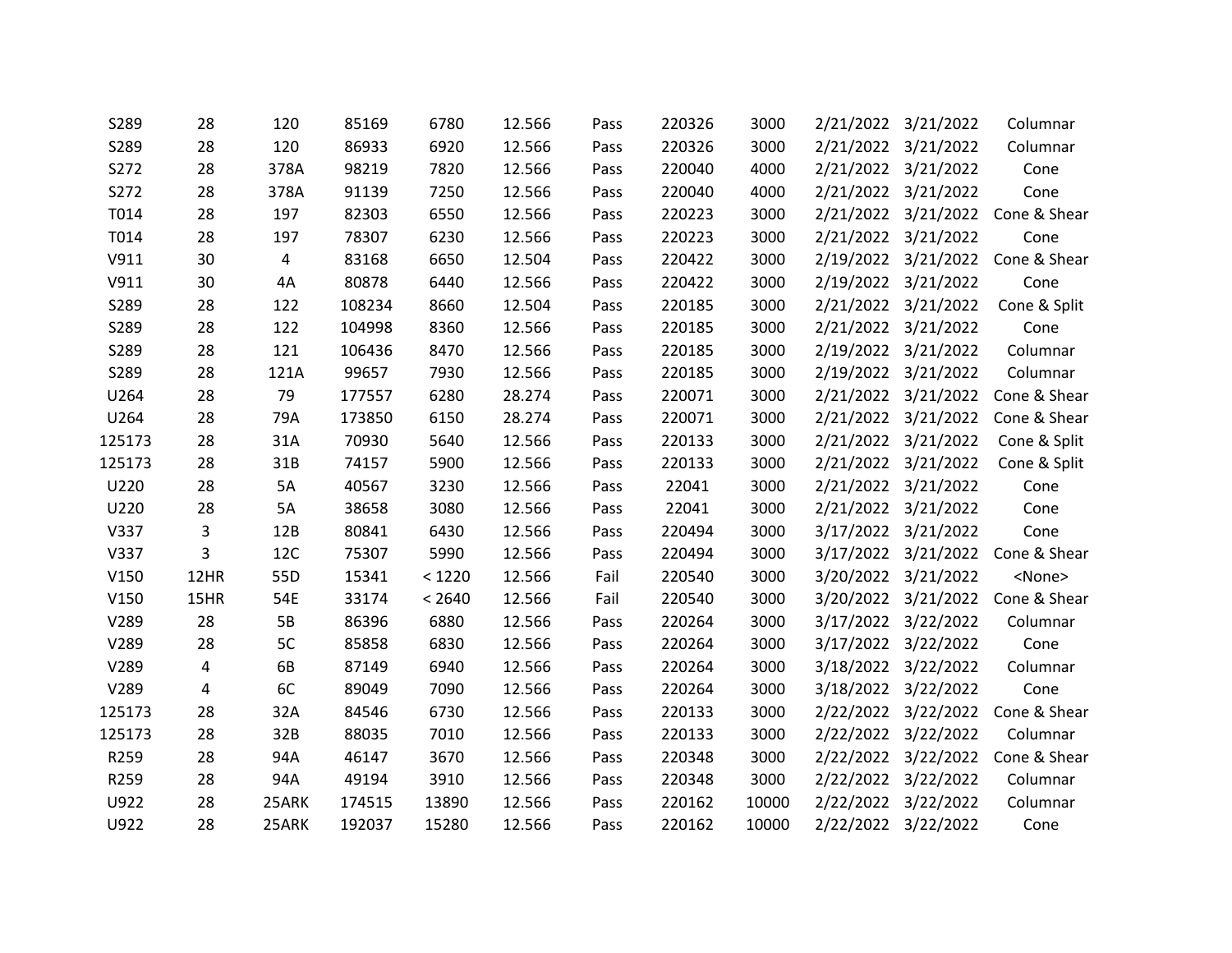| S272   | 28             | 379A          | 71353  | 5680   | 12.566 | Pass | 220090 | 4000 | 2/22/2022 | 3/22/2022           | Cone         |
|--------|----------------|---------------|--------|--------|--------|------|--------|------|-----------|---------------------|--------------|
| S272   | 28             | 379A          | 71971  | 5730   | 12.566 | Pass | 220090 | 4000 |           | 2/22/2022 3/22/2022 | Columnar     |
| T011   | 28             | 168           | 74810  | 5950   | 12.566 | Pass | 220216 | 3000 |           | 2/22/2022 3/22/2022 | Columnar     |
| T011   | 28             | 168A          | 73713  | 5870   | 12.566 | Pass | 220216 | 3000 | 2/22/2022 | 3/22/2022           | Cone & Shear |
| T356   | 28             | 220081        | 86870  | 6910   | 12.566 | Pass | 220081 | 3000 | 2/22/2022 | 3/22/2022           | Columnar     |
| T356   | 28             | 255A          | 88058  | 7010   | 12.566 | Pass | 220081 | 3000 |           | 2/22/2022 3/22/2022 | Cone         |
| S234   | 28             | 226A          | 68290  | 5430   | 12.566 | Pass | 220012 | 3000 | 2/22/2022 | 3/22/2022           | Columnar     |
| S234   | 28             | 226A          | 71850  | 5720   | 12.566 | Pass | 220012 | 3000 |           | 2/22/2022 3/22/2022 | Cone & Shear |
| V100   | 28             | 14            | 61066  | 4860   | 12.566 | Pass | 220363 | 3000 |           | 2/22/2022 3/22/2022 | Cone & Split |
| V100   | 28             | 14A           | 61787  | 4920   | 12.566 | Pass | 220363 | 3000 | 2/22/2022 | 3/22/2022           | Cone & Shear |
| U057   | 28             | 58            | 55962  | 4410   | 12.692 | Pass | 220145 | 3000 | 2/22/2022 | 3/22/2022           | Columnar     |
| U057   | 28             | 58A           | 55431  | 4370   | 12.692 | Pass | 220145 | 3000 |           | 2/22/2022 3/22/2022 | Cone & Shear |
| U224   | 28             | 149A          | 121847 | 9600   | 12.692 | Pass | 220321 | 3000 | 2/22/2022 | 3/22/2022           | Columnar     |
| U224   | 28             | 149A          | 121326 | 9560   | 12.692 | Pass | 220321 | 3000 |           | 2/22/2022 3/22/2022 | Columnar     |
| V281   | $\overline{7}$ | 4C            | 43049  | < 3430 | 12.566 | Fail | 220496 | 4000 |           | 3/15/2022 3/22/2022 | Cone & Shear |
| V150   | 9HR            | 55C           | 10505  | < 840  | 12.266 | Fail | 220540 | 3000 | 3/20/2022 | 3/20/2022           | Cone         |
| U264   | 6              | 94B           | 35129  | < 2800 | 12.566 | Fail | 220336 | 4000 |           | 3/17/2022 3/23/2022 | Cone & Shear |
| U264   | 6              | 94C           | 34297  | < 2730 | 12.566 | Fail | 220336 | 4000 |           | 3/17/2022 3/23/2022 | Columnar     |
| U264   | $\overline{7}$ | 91B           | 35825  | < 2850 | 12.566 | Fail | 220336 | 3000 |           | 3/16/2022 3/23/2022 | Cone & Split |
| U264   | 7              | 91C           | 33559  | < 2670 | 12.566 | Fail | 220336 | 3000 |           | 3/16/2022 3/23/2022 | Cone         |
| U315   | 28             | JB153         | 78641  | 6260   | 12.566 | Pass | 220343 | 3000 | 2/23/2022 | 3/23/2022           | Columnar     |
| U315   | 28             | <b>JB153A</b> | 86218  | 6860   | 12.566 | Pass | 220343 | 3000 | 2/23/2022 | 3/23/2022           | Cone & Split |
| 16279  | 28             | 2A            | 53243  | 4240   | 12.566 | Pass | 220398 | 3000 |           | 2/23/2022 3/23/2022 | Columnar     |
| 16279  | 28             | 2B            | 61006  | 4850   | 12.566 | Pass | 220398 | 3000 | 2/23/2022 | 3/23/2022           | Columnar     |
| U224   | 28             | 151A          | 98395  | 7830   | 12.566 | Pass | 220321 | 3000 |           | 2/23/2022 3/23/2022 | Columnar     |
| U224   | 28             | 151A          | 103942 | 8270   | 12.566 | Pass | 220321 | 3000 |           | 2/23/2022 3/23/2022 | Columnar     |
| V061   | 28             | 19A           | 83112  | 6610   | 12.566 | Pass | 220082 | 3000 | 2/23/2022 | 3/23/2022           | Cone & Split |
| V061   | 28             | 19A           | 83759  | 6670   | 12.566 | Pass | 220082 | 3000 |           | 2/23/2022 3/23/2022 | Cone & Split |
| S234   | 28             | 227A          | 84451  | 6720   | 12.566 | Pass | 220012 | 3000 |           | 2/23/2022 3/23/2022 | Cone & Split |
| S234   | 28             | 227A          | 80075  | 6370   | 12.566 | Pass | 220012 | 3000 | 2/23/2022 | 3/23/2022           | Columnar     |
| 118870 | 28             | 68            | 56857  | 4520   | 12.566 | Pass | 210777 | 3000 |           | 2/23/2022 3/23/2022 | Columnar     |
| 118870 | 28             | 68A           | 60220  | 4790   | 12.566 | Pass | 210777 | 3000 |           | 2/23/2022 3/23/2022 | Columnar     |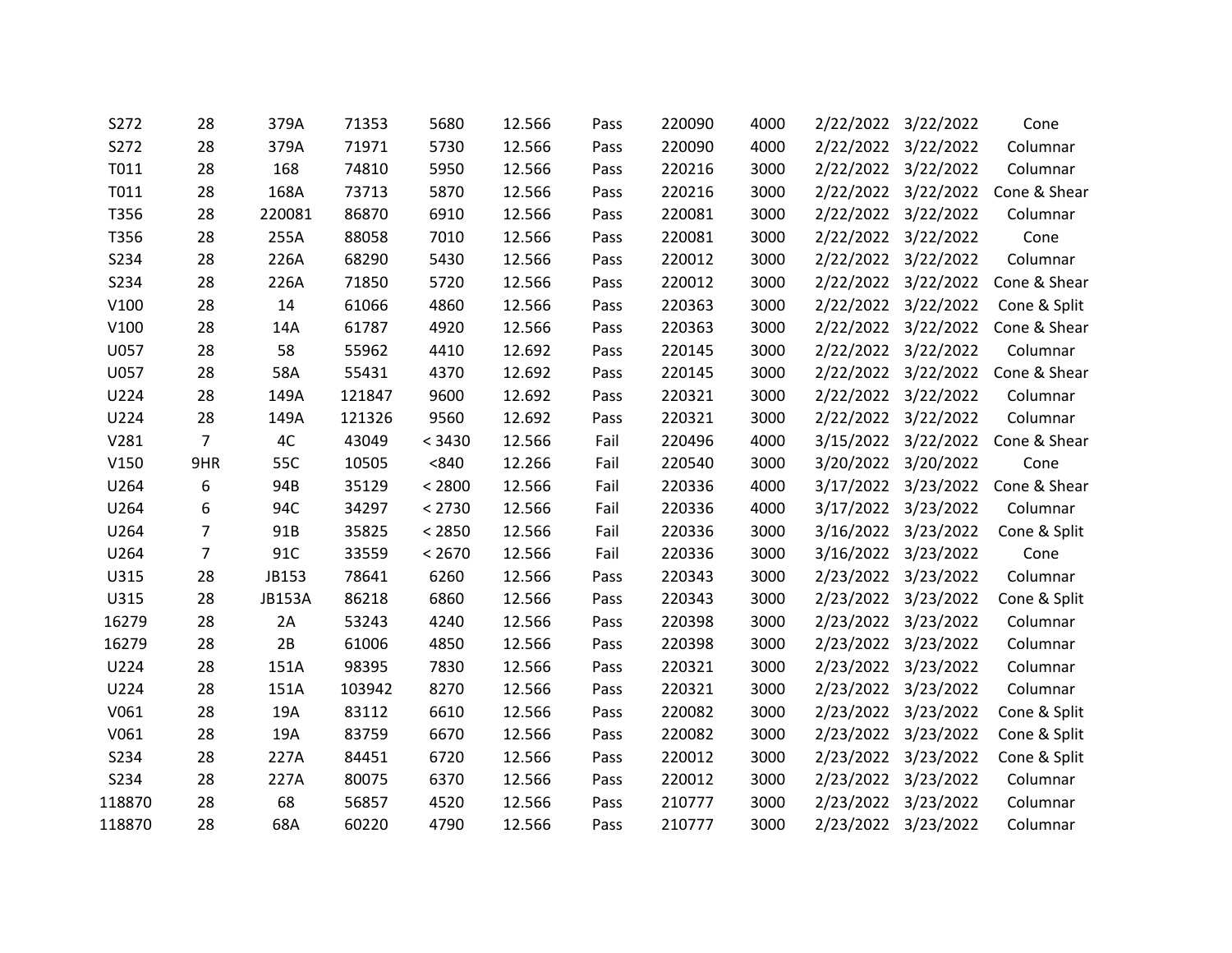| V337 | 28 | 4            | 118068 | 9400 | 12.566 | Pass | 220494 | 3000 | 2/23/2022 | 3/23/2022           | Cone         |
|------|----|--------------|--------|------|--------|------|--------|------|-----------|---------------------|--------------|
| V337 | 28 | 4A           | 112629 | 8960 | 12.566 | Pass | 220494 | 3000 |           | 2/23/2022 3/23/2022 | Cone         |
| U032 | 28 | 210          | 72986  | 5810 | 12.566 | Pass | 220060 | 3000 |           | 2/23/2022 3/23/2022 | Cone & Split |
| U032 | 28 | 210          | 73443  | 5840 | 12.566 | Pass | 220060 | 3000 | 2/23/2022 | 3/23/2022           | Cone & Shear |
| R279 | 28 | 488A         | 83539  | 6650 | 12.566 | Pass | 220226 | 3000 | 2/23/2022 | 3/23/2022           | Cone & Split |
| R279 | 28 | 488A         | 81693  | 6500 | 12.566 | Pass | 220226 | 3000 |           | 2/23/2022 3/23/2022 | Cone & Shear |
| V289 | 28 | $\mathbf{1}$ | 89933  | 7160 | 12.566 | Pass | 220264 | 3000 | 2/23/2022 | 3/23/2022           | Columnar     |
| V289 | 28 | 1A           | 90946  | 7240 | 12.566 | Pass | 220264 | 3000 |           | 2/23/2022 3/23/2022 | Cone         |
| V194 | 28 | 29           | 102161 | 8130 | 12.566 | Pass |        | 3000 |           | 2/23/2022 3/23/2022 | Cone         |
| V194 | 28 | 29           | 103182 | 8210 | 12.566 | Pass |        | 3000 | 2/23/2022 | 3/23/2022           | Cone         |
| R279 | 28 | 491A         | 63696  | 5070 | 12.566 | Pass | 220226 | 3000 | 2/23/2022 | 3/23/2022           | Cone & Shear |
| R279 | 28 | 491A         | 62111  | 4940 | 12.566 | Pass | 220226 | 3000 |           | 2/23/2022 3/23/2022 | Columnar     |
| R279 | 28 | 490A         | 66476  | 5290 | 12.566 | Pass | 220226 | 3000 | 2/23/2022 | 3/23/2022           | Cone & Split |
| R279 | 28 | 490A         | 66315  | 5280 | 12.566 | Pass | 220226 | 3000 |           | 2/23/2022 3/23/2022 | Cone         |
| R279 | 28 | 489A         | 79556  | 6330 | 12.566 | Pass | 220226 | 3000 |           | 2/23/2022 3/23/2022 | Cone         |
| R279 | 28 | 489A         | 78497  | 6250 | 12.566 | Pass | 220226 | 3000 | 2/23/2022 | 3/23/2022           | Columnar     |
| R279 | 28 | 494A         | 64439  | 5130 | 12.566 | Pass | 220226 | 3000 | 2/23/2022 | 3/23/2022           | Columnar     |
| R279 | 28 | 494A         | 67292  | 5350 | 12.566 | Pass | 220226 | 3000 |           | 2/23/2022 3/23/2022 | Cone         |
| R279 | 28 | 493A         | 70754  | 5630 | 12.566 | Pass | 220226 | 3000 | 2/23/2022 | 3/23/2022           | Columnar     |
| R279 | 28 | 493A         | 74610  | 5940 | 12.566 | Pass | 220226 | 3000 |           | 2/23/2022 3/23/2022 | Cone & Split |
| R279 | 28 | 492A         | 70100  | 5550 | 12.629 | Pass | 220226 | 3000 | 2/23/2022 | 3/23/2022           | Columnar     |
| R279 | 28 | 492A         | 69233  | 5510 | 12.566 | Pass | 220226 | 3000 | 2/23/2022 | 3/23/2022           | Cone & Shear |
| U057 | 28 | 59           | 52095  | 4170 | 12.504 | Pass | 220145 | 3000 |           | 2/23/2022 3/23/2022 | Columnar     |
| U057 | 28 | 59A          | 51918  | 4130 | 12.566 | Pass | 220145 | 3000 | 2/23/2022 | 3/23/2022           | Cone & Split |
| V176 | 28 | 79           | 68261  | 5410 | 12.629 | Pass | 220005 | 3000 |           | 2/23/2022 3/23/2022 | Columnar     |
| V176 | 28 | 79A          | 72278  | 5750 | 12.566 | Pass | 220005 | 3000 |           | 2/23/2022 3/23/2022 | Columnar     |
| U264 | 28 | 80           | 219706 | 7770 | 28.274 | Pass | 220071 | 3000 | 2/23/2022 | 3/23/2022           | Cone & Shear |
| U264 | 28 | 80A          | 213153 | 7540 | 28.274 | Pass | 220071 | 3000 | 2/23/2022 | 3/23/2022           | Columnar     |
| S289 | 28 | 124          | 94155  | 7570 | 12.441 | Pass | 220185 | 3000 |           | 2/23/2022 3/23/2022 | Cone & Split |
| S289 | 28 | 124A         | 93537  | 7520 | 12.441 | Pass | 220185 | 3000 | 2/23/2022 | 3/23/2022           | Cone & Shear |
| S289 | 28 | 123          | 70206  | 5590 | 12.566 | Pass | 220326 | 3000 | 2/23/2022 | 3/23/2022           | Columnar     |
| S289 | 28 | 123A         | 68160  | 5420 | 12.566 | Pass | 220326 | 3000 |           | 2/23/2022 3/23/2022 | Columnar     |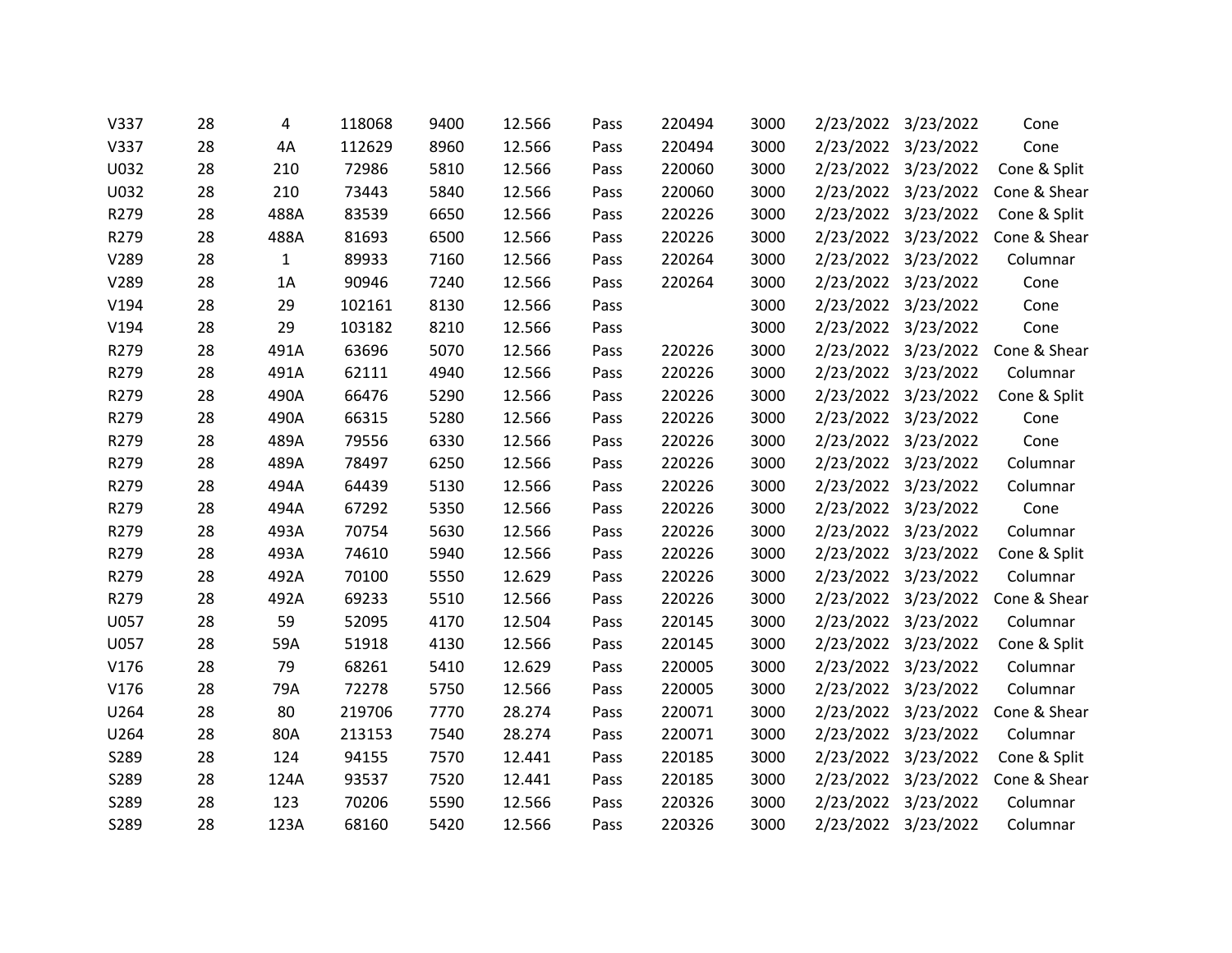| T925   | 14             | В              | 56655  | 4510 | 12.566 | Pass | 220106 | 3000 | 3/9/2022  | 3/23/2022           | Columnar     |
|--------|----------------|----------------|--------|------|--------|------|--------|------|-----------|---------------------|--------------|
| T925   | 14             | B              | 60187  | 4790 | 12.566 | Pass | 220106 | 3000 | 3/9/2022  | 3/23/2022           | Columnar     |
| T014   | 28             | 198A           | 97859  | 7750 | 12.629 | Pass | 220223 | 3000 |           | 2/24/2022 3/24/2022 | Cone         |
| T014   | 28             | 198A           | 104884 | 8350 | 12.566 | Pass | 220223 | 3000 | 2/24/2022 | 3/24/2022           | Cone & Shear |
| R279   | 28             | 495A           | 68621  | 5460 | 12.566 | Pass | 220277 | 3000 | 2/25/2022 | 3/25/2022           | Cone & Shear |
| R279   | 28             | 495A           | 67884  | 5400 | 12.566 | Pass | 220277 | 3000 |           | 2/25/2022 3/25/2022 | Cone & Shear |
| T356   | 28             | 256            | 82454  | 6560 | 12.566 | Pass | 220081 | 3000 | 2/25/2022 | 3/25/2022           | Cone         |
| T356   | 28             | 256            | 79559  | 6330 | 12.566 | Pass | 220081 | 3000 |           | 2/25/2022 3/25/2022 | Cone & Shear |
| 121512 | 28             | 57             | 84071  | 6690 | 12.566 | Pass | 220005 | 3000 |           | 2/25/2022 3/25/2022 | Cone & Shear |
| 121512 | 28             | 57             | 80119  | 6380 | 12.566 | Pass | 220005 | 3000 | 2/25/2022 | 3/25/2022           | Columnar     |
| U367   | 28             | 1A             | 50540  | 4020 | 12.566 | Pass | 220517 | 3000 | 2/25/2022 | 3/25/2022           | Cone & Shear |
| U367   | 28             | 1A             | 50516  | 4020 | 12.566 | Pass | 220517 | 3000 |           | 2/25/2022 3/25/2022 | Cone         |
| V194   | 28             | 30             | 76007  | 6050 | 12.566 | Pass |        | 3000 | 2/25/2022 | 3/25/2022           | Cone & Shear |
| V194   | 28             | 30A            | 72558  | 5770 | 12.566 | Pass |        | 3000 |           | 2/25/2022 3/25/2022 | Cone & Shear |
| U029   | 28             | 53             | 73241  | 5830 | 12.566 | Pass | 220293 | 3000 | 2/25/2022 | 3/25/2022           | Cone         |
| U029   | 28             | 53A            | 75562  | 6010 | 12.566 | Pass | 220293 | 3000 | 2/25/2022 | 3/25/2022           | Columnar     |
| U224   | 28             | 152A           | 108362 | 8620 | 12.566 | Pass | 220321 | 3000 |           | 2/25/2022 3/25/2022 | Cone & Split |
| U224   | 28             | 152A           | 46095  | 3670 | 12.566 | Pass | 220321 | 3000 | 2/25/2022 | 3/25/2022           | Columnar     |
| R136   | 28             | EW12           | 108886 | 8660 | 12.566 | Pass | 220093 | 3000 | 2/25/2022 | 3/25/2022           | Cone         |
| R136   | 28             | <b>EW12A</b>   | 110495 | 8790 | 12.566 | Pass | 220093 | 3000 |           | 2/25/2022 3/25/2022 | Columnar     |
| V312   | 28             | $\overline{2}$ | 88691  | 7020 | 12.629 | Pass | 220005 | 3000 | 2/25/2022 | 3/25/2022           | Cone & Shear |
| V312   | 28             | 2A             | 84828  | 6750 | 12.566 | Pass | 220005 | 3000 | 2/25/2022 | 3/25/2022           | Cone & Shear |
| U264   | 28             | 82             | 83407  | 6640 | 12.566 | Pass | 220071 | 3000 |           | 2/25/2022 3/25/2022 | Columnar     |
| U264   | 28             | 82A            | 85647  | 6820 | 12.566 | Pass | 220071 | 3000 | 2/25/2022 | 3/25/2022           | Columnar     |
| U264   | 28             | 81             | 80368  | 6400 | 12.566 | Pass | 220336 | 4000 | 2/25/2022 | 3/25/2022           | Columnar     |
| U264   | 28             | 81A            | 88329  | 6960 | 12.692 | Pass | 220336 | 4000 |           | 2/25/2022 3/25/2022 | Cone         |
| 125173 | 28             | 33A            | 58304  | 4690 | 12.441 | Pass | 220133 | 3000 | 2/25/2022 | 3/25/2022           | Cone & Split |
| 125173 | 28             | 33A            | 59743  | 4800 | 12.441 | Pass | 220133 | 3000 | 2/25/2022 | 3/25/2022           | Cone & Shear |
| V337   | 3              | 13B            | 79930  | 6360 | 12.566 | Pass | 220493 | 3000 |           | 2/22/2022 3/25/2022 | Cone & Shear |
| V337   | 3              | 13B            | 75225  | 5990 | 12.566 | Pass | 220493 | 3000 | 2/22/2022 | 3/25/2022           | Columnar     |
| V289   | $\overline{2}$ | 8B             | 77351  | 6160 | 12.566 | Pass | 220264 | 3000 | 3/23/2022 | 3/25/2022           | Columnar     |
| V289   | $\overline{2}$ | 8C             | 77055  | 6130 | 12.566 | Pass | 220264 | 3000 |           | 3/23/2022 3/25/2022 | Cone & Shear |